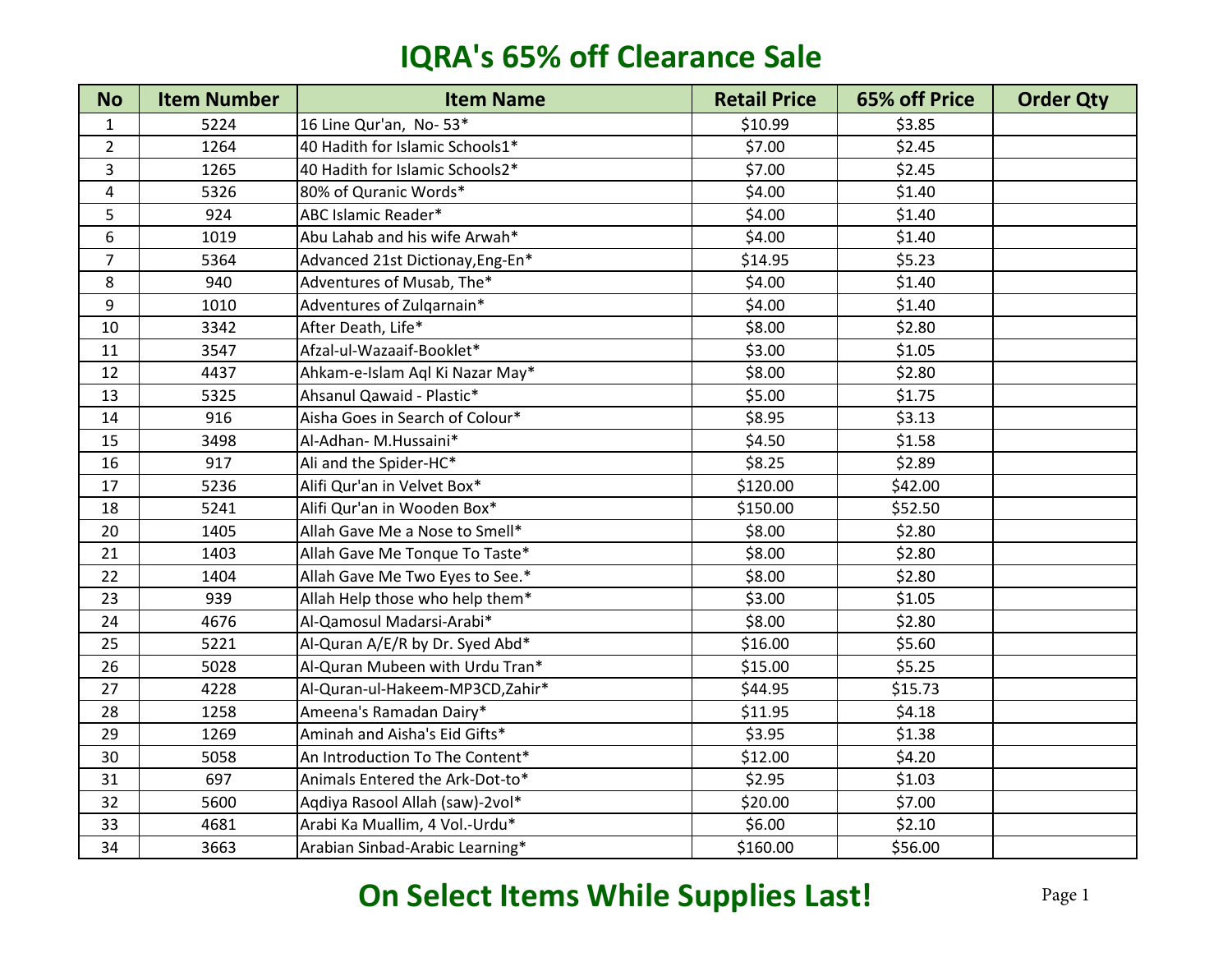| <b>No</b> | <b>Item Number</b> | <b>Item Name</b>                 | <b>Retail Price</b> | <b>65% off Price</b> | <b>Order Qty</b> |
|-----------|--------------------|----------------------------------|---------------------|----------------------|------------------|
| 35        | 5361               | Arabic English Dictionary -J.G*  | \$20.00             | \$7.00               |                  |
| 36        | 3666               | Arabic Reading Lessons/Duncan*   | \$4.95              | \$1.73               |                  |
| 37        | 3674               | Arabic Teacher-Learn Arab frm*   | \$3.95              | \$1.38               |                  |
| 38        | 3618               | Asan Namaz Mutarjam - Urdu*      | \$3.00              | \$1.05               |                  |
| 39        | 5400               | Astronomy Of Islamic Calendar*   | \$15.00             | \$5.25               |                  |
| 40        | 5593               | Awakenning, The*                 | \$4.00              | \$1.40               |                  |
| 41        | 6030               | Awesome Quran Facts-HC           | \$12.00             | \$4.20               |                  |
| 42        | 6031               | Awesome Quran Q and Answer*      | \$12.00             | \$4.20               |                  |
| 43        | 5418               | A-Z Ready Reference of the Qur*  | \$14.95             | \$5.23               |                  |
| 44        | 5359               | Basic Dictionary of Islam*       | \$10.00             | \$3.50               |                  |
| 45        | 1407               | Beavers: Skillful Dam Construct* | \$4.00              | \$1.40               |                  |
| 46        | 4032               | Before the Light-DVD*            | \$15.00             | \$5.25               |                  |
| 47        | 3182               | Best in Islaam-Bilal Philips*    | \$7.00              | \$2.45               |                  |
| 48        | 5767               | Bible, the Qur'an and Science-E* | \$6.00              | \$2.10               |                  |
| 49        | 6950               | Bismilla-Ayat ul Kursi Hil0189*  | \$60.00             | \$21.00              |                  |
| 50        | 3650               | Blessings of Bismillah-Booklet*  | \$2.00              | \$0.70               |                  |
| 51        | 6048               | Blessings of Ramadan-PB*         | \$5.00              | \$1.75               |                  |
| 52        | 482                | Book of knowledge*               | \$19.95             | \$6.98               |                  |
| 53        | 1427               | Book of Mosques*                 | \$4.00              | \$1.40               |                  |
| 54        | 1823               | Book of Tawheed the OneAllah*    | \$19.95             | \$6.98               |                  |
| 55        | 3181               | Call of the Qur'an*              | \$6.00              | \$2.10               |                  |
| 56        | 918                | Caring Neighbour*                | \$3.99              | \$1.40               |                  |
| 57        | 3454               | Celebrating Eid-ul-Fitr with*    | \$3.95              | \$1.38               |                  |
| 58        | 5197               | Chahar Surah without Transla*    | \$5.00              | \$1.75               |                  |
| 59        | 1053               | Children's Stories from Qur.B1*  | \$15.00             | \$5.25               |                  |
| 60        | 1108               | Children's Stories from Qur.B2*  | \$19.95             | \$6.98               |                  |
| 61        | 1111               | Children's Stories from Quran2*  | \$6.95              | \$2.43               |                  |
| 62        | 5741               | Choice Islam and Christianity2*  | \$14.95             | \$5.23               |                  |
| 63        | 1210               | Clear Victory*                   | \$4.00              | \$1.40               |                  |
| 64        | 1422               | Cleopatra: Queen Of Kings*       | \$7.50              | \$2.63               |                  |
| 65        | 704                | Color and Learn Islamic Terms*   | \$4.50              | \$1.58               |                  |
| 66        | 710                | Color and Learn Muslim Names*    | \$7.50              | \$2.63               |                  |
| 67        | 709                | Color and LearnNames of Family*  | \$5.75              | \$2.01               |                  |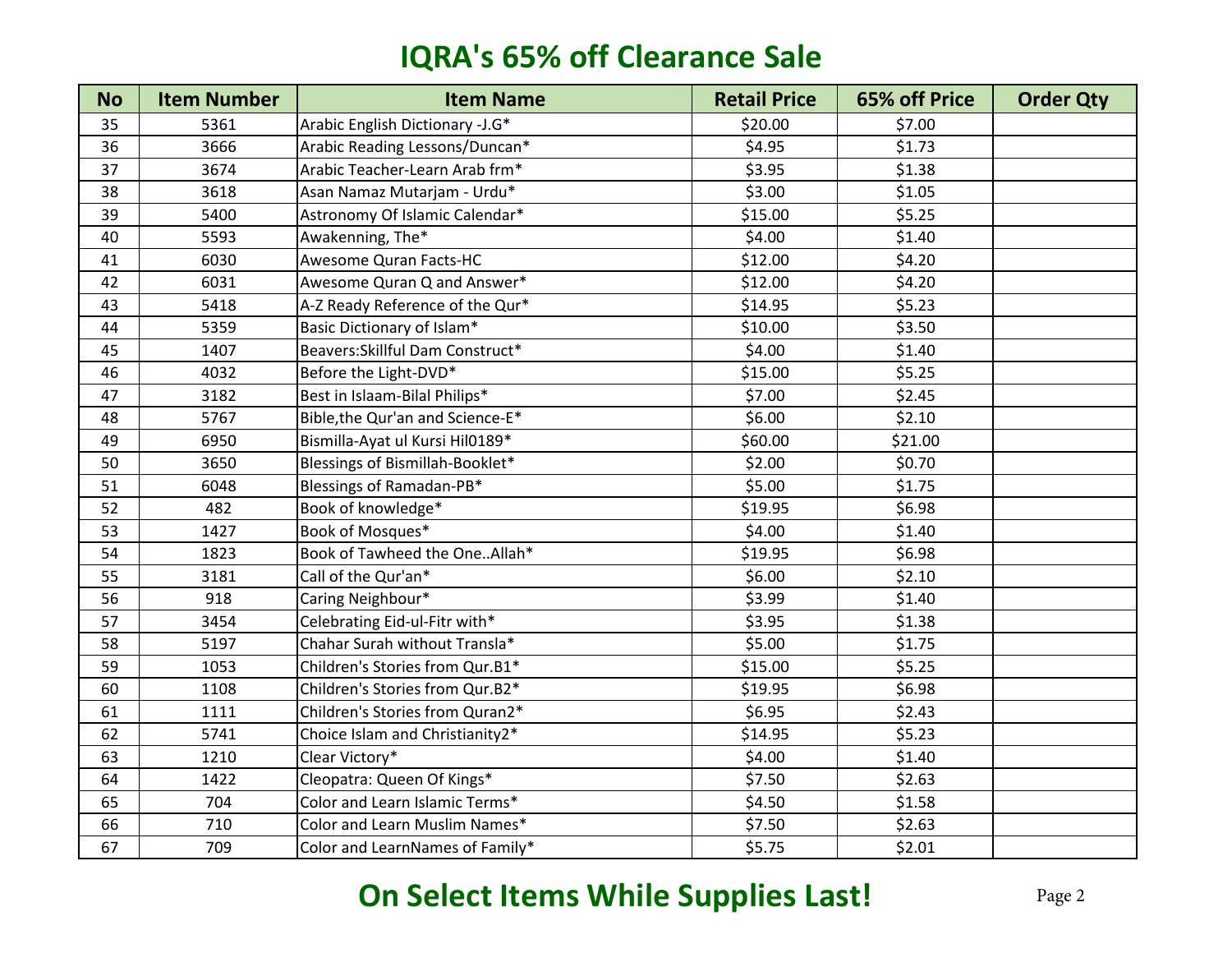| <b>No</b> | <b>Item Number</b> | <b>Item Name</b>                 | <b>Retail Price</b> | 65% off Price | <b>Order Qty</b> |
|-----------|--------------------|----------------------------------|---------------------|---------------|------------------|
| 68        | 4408               | Como Rezar Acorde ala Sunnah*    | \$4.00              | \$1.40        |                  |
| 69        | 4145               | Complete Quran-Tarteel, Ali Jab* | \$74.95             | \$26.23       |                  |
| 70        | 4690               | Complete System of Divorce*      | \$6.95              | \$2.43        |                  |
| 71        | 3248               | Comprehensive Listof HalalFood*  | \$12.95             | \$4.53        |                  |
| 72        | 3290               | Criminal Law of Islam, 4 Vol.*   | \$36.00             | \$12.60       |                  |
| 73        | 5735               | Cry O my Beloved Sister*         | \$6.00              | \$2.10        |                  |
| 74        | 5619               | Dawah Booklets Gift Box29 book*  | \$16.95             | \$5.93        |                  |
| 75        | 3355               | Death and Inheritance(Ahkam-e-*  | \$5.00              | \$1.75        |                  |
| 76        | 6051               | Der Koran(German) Goodword*      | \$4.00              | \$1.40        |                  |
| 77        | 3311               | Descriptions of Paradise Quran*  | \$6.95              | \$2.43        |                  |
| 78        | 1148               | Desert Chief*                    | \$4.95              | \$1.73        |                  |
| 79        | 5778               | Dialogue Between Christians*     | \$14.95             | \$5.23        |                  |
| 80        | 3428               | Divine will and Predestination*  | \$11.95             | \$4.18        |                  |
| 81        | 3611               | Dua' Book Version 2*             | \$8.00              | \$2.80        |                  |
| 82        | 3581               | Du'aas for the Contentment of t  | \$5.00              | \$1.75        |                  |
| 83        | 4358               | Duae Khatmul Quran(Arabic/Urdu*  | \$1.95              | \$0.68        |                  |
| 84        | 4396               | Duniya Mein Islam ka Prasar*     | \$1.00              | \$0.35        |                  |
| 85        | 5002               | El Cor'an Sagrado, Spanish-Arab* | \$29.95             | \$10.48       |                  |
| 86        | 688                | Eleven Stars & Sun & Moon colo*  | \$2.95              | \$1.03        |                  |
| 87        | 5679               | Encyclopedia of Islamic Jurisp*  | \$75.95             | \$26.58       |                  |
| 88        | 5623               | English Teacher through Urdu*    | \$5.00              | \$1.75        |                  |
| 89        | 3168               | Essentials of Islam*             | \$8.00              | \$2.80        |                  |
| 90        | 3612               | Etiquettes of Dua'a (Zam Zam)*   | \$7.00              | \$2.45        |                  |
| 91        | 6882               | Explaining Issu Hajj & UmrahPB*  | \$6.00              | \$2.10        |                  |
| 92        | 3138               | Explanation of Important L*      | \$24.95             | \$8.73        |                  |
| 93        | 4029               | Fables of Bah Ya Bah Vol.1 DVD*  | \$19.99             | \$7.00        |                  |
| 94        | 4031               | Fables of Bah Ya Bah Vol.2*      | \$19.99             | \$7.00        |                  |
| 95        | 3259               | Fatawa Islamiyah- English, V3*   | \$18.00             | \$6.30        |                  |
| 96        | 4459               | Fatawa Islamiyah vol.2, HC-Urdu* | \$22.00             | \$7.70        |                  |
| 97        | 4663               | Fatawa Raheemiyah, 5 Vol Urdu*   | \$60.00             | \$21.00       |                  |
| 98        | 5039               | Fateh Muhammad Qur'an Urdu 25*   | \$12.00             | \$4.20        |                  |
| 99        | 4685               | Fayuz-e-Yazdani - Gilani, Urdu*  | \$9.00              | \$3.15        |                  |
| 100       | 4384               | Figh-us-Sunnah, 3 Vol. Small*    | \$9.95              | \$3.48        |                  |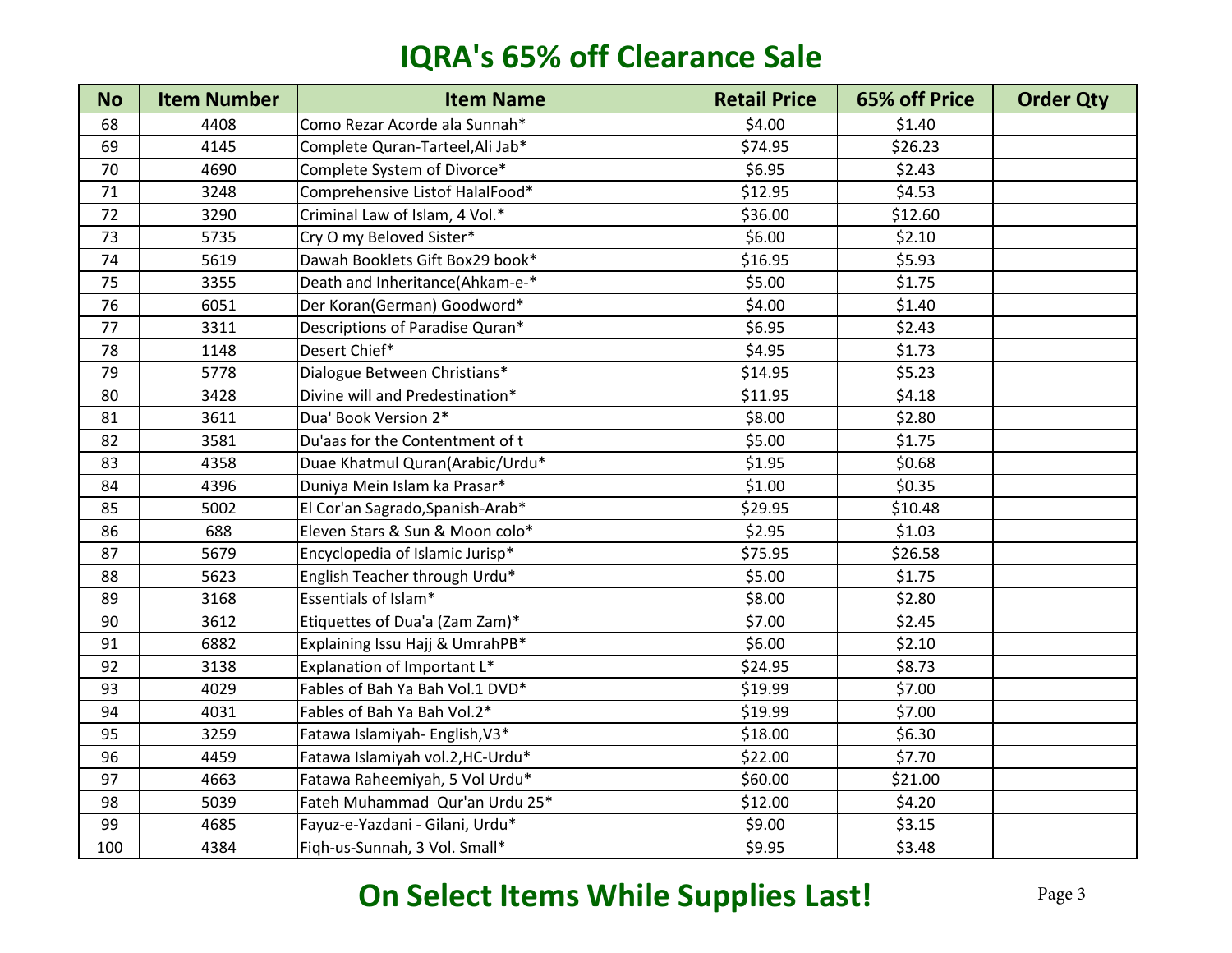| <b>No</b> | <b>Item Number</b> | <b>Item Name</b>                | <b>Retail Price</b> | 65% off Price | <b>Order Qty</b> |
|-----------|--------------------|---------------------------------|---------------------|---------------|------------------|
| 101       | 5749               | First and Final Commandment*    | \$19.95             | \$6.98        |                  |
| 102       | 3136               | For the Seekers of Truth 6 Vol* | \$18.00             | \$6.30        |                  |
| 103       | 4723               | For Whom the Troubadour Sings*  | \$16.00             | \$5.60        |                  |
| 104       | 942                | Forgiveness & Other Matters*    | \$4.00              | \$1.40        |                  |
| 105       | 3919               | Fortification of the Muslim-CD* | \$19.99             | \$7.00        |                  |
| 106       | 6962               | Frame Bismillah # 0307*         | \$30.00             | \$10.50       |                  |
| 107       | 6013               | Fun with Arabic Numbers*        | \$8.00              | \$2.80        |                  |
| 108       | 3588               | Ganjina Akbari 30 Dua's Majmua* | \$3.00              | \$1.05        |                  |
| 109       | 1106               | Gardens of Saba, Quran Stories* | \$3.95              | \$1.38        |                  |
| 110       | 5620               | GCSE Islam the Do-it-Yourself*  | \$12.00             | \$4.20        |                  |
| 111       | 5663               | Gender Equity in Islam*         | \$5.95              | \$2.08        |                  |
| 112       | 3362               | Gift for the Bereaved Parent*   | \$4.95              | \$1.73        |                  |
| 113       | 4708               | Gift to the Distressed*         | \$3.95              | \$1.38        |                  |
| 114       | 3137               | Glimpse at the Beauty of Islam* | \$5.95              | \$2.08        |                  |
| 115       | 5098               | Glorious Qur'an at a Glance*    | \$6.00              | \$2.10        |                  |
| 116       | 1301               | Goodword Arabic Writing Book 4* | \$4.95              | \$1.73        |                  |
| 117       | 5360               | Goodword EnglishArabic Diction* | \$10.00             | \$3.50        |                  |
| 118       | 3677               | Grammar of the Arabic Language* | \$20.00             | \$7.00        |                  |
| 119       | 5097               | Guidance from the Holy Qur'an*  | \$18.95             | \$6.63        |                  |
| 120       | 6033               | Hadith Activity Book for Kids*  | \$10.00             | \$3.50        |                  |
| 121       | 5040               | Hafiz Qur'an aur iss ka Maqam*  | \$6.00              | \$2.10        |                  |
| 122       | 1233               | Hajj Adventure of Jamila & Fas* | \$4.00              | \$1.40        |                  |
| 123       | 5078               | Handy Concordance of the Quran* | \$5.95              | \$2.08        |                  |
| 124       | 6992               | Hanging Blue Deco Ayat#6504*    | \$5.00              | \$1.75        |                  |
| 125       | 1646               | Hannah And Her Grandma*         | \$11.95             | \$4.18        |                  |
| 126       | 4682               | Hayatus Sahaba, 3 Vol.Urdu*     | \$27.00             | \$9.45        |                  |
| 127       | 5475               | Heaven's Door (Purification of* | \$8.00              | \$2.80        |                  |
| 128       | 4687               | Heelae Najiza-Urdu*             | \$6.00              | \$2.10        |                  |
| 129       | 5736               | Hijab Respect & Protection Mus* | \$7.00              | \$2.45        |                  |
| 130       | 919                | Hilmy the Hippo Becomes Hero*   | \$8.95              | \$3.13        |                  |
| 131       | 920                | Hilmy the Hippo Learn About De* | \$8.95              | \$3.13        |                  |
| 132       | 922                | Hilmy The Hippo Learns AboutVa* | \$8.95              | \$3.13        |                  |
| 133       | 921                | Hilmy the HippoLearns about Cr* | \$8.95              | \$3.13        |                  |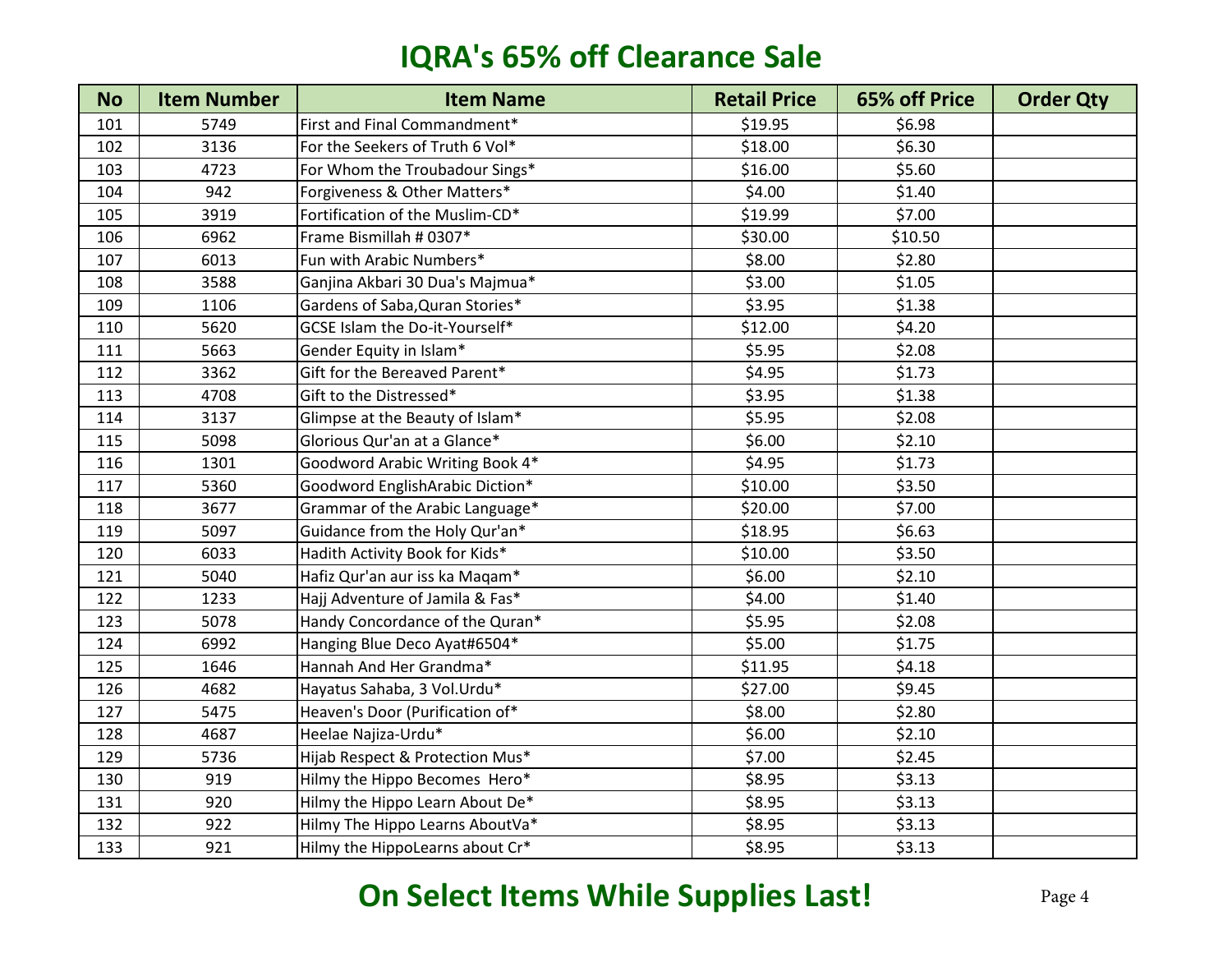| <b>No</b> | <b>Item Number</b> | <b>Item Name</b>                  | <b>Retail Price</b> | 65% off Price | <b>Order Qty</b> |
|-----------|--------------------|-----------------------------------|---------------------|---------------|------------------|
| 134       | 4689               | Hindustani Musalmanon Ka Jange*   | \$6.00              | \$2.10        |                  |
| 135       | 4526               | Hisnul Haseen, HC - Urdu*         | \$8.00              | \$2.80        |                  |
| 136       | 698                | Holy Prophet Workbook*            | \$3.95              | \$1.38        |                  |
| 137       | 5052               | Holy Quran Trans & Com/Abdulla*   | \$22.00             | \$7.70        |                  |
| 138       | 3948               | Home Sweet Home-DVD*              | \$19.95             | \$6.98        |                  |
| 139       | 3700               | Horizons in Arabic LanguageTB3*   | \$25.99             | \$9.10        |                  |
| 140       | 3698               | Horizons in Arabic LanguageTB4*   | \$19.99             | \$7.00        |                  |
| 141       | 1435               | House of Wisdom*                  | \$16.95             | \$5.93        |                  |
| 142       | 3402               | How Allah Provides*               | \$9.95              | \$3.48        |                  |
| 143       | 5711               | How Can I get Closer to Allah*    | \$4.00              | \$1.40        |                  |
| 144       | 4720               | Human Nature in the Light*        | \$7.00              | \$2.45        |                  |
| 145       | 1271               | Husna and the Eid Party*          | \$8.00              | \$2.80        |                  |
| 146       | 6046               | Love Arabic: Arabic Numbers*      | \$7.00              | \$2.45        |                  |
| 147       | 3179               | am A Muslim*                      | \$7.00              | \$2.45        |                  |
| 148       | 3427               | Want to Repent, But*              | \$4.00              | \$1.40        |                  |
| 149       | 2980               | Ibn Battuta & The Lost Shadow*    | \$9.00              | \$3.15        |                  |
| 150       | 1418               | Ibn Battuta In The Valley Of D*   | \$9.00              | \$3.15        |                  |
| 151       | 1421               | Ibn Tulun: The Story Of A Mosqu*  | \$14.00             | \$4.90        |                  |
| 152       | 5927               | ICO Arabic Stories-With CD-MIX*   | \$6.00              | \$2.10        |                  |
| 153       | 5506               | Ihya Ulum-id-Din, 4 Vol-English*  | \$35.00             | \$12.25       |                  |
| 154       | 4375               | Ilaa Talib Ilm (Arabic)*          | \$12.00             | \$4.20        |                  |
| 155       | 1179               | I'm learning about Muhammad-*     | \$4.95              | \$1.73        |                  |
| 156       | 1182               | In the Prophet's Garden, SC*      | \$16.95             | \$5.93        |                  |
| 157       | 5575               | In the Shade of Qur'an Vol. II*   | \$30.00             | \$10.50       |                  |
| 158       | 5562               | In the Shade of Qur'an Vol. IX*   | \$21.95             | \$7.68        |                  |
| 159       | 5566               | In the Shade of Qur'an Vol. V*    | \$21.95             | \$7.68        |                  |
| 160       | 5564               | In the Shade of Qur'an Vol. VI*   | \$21.95             | \$7.68        |                  |
| 161       | 5586               | In the Shade of Qur'an Vol. X*    | \$21.95             | \$7.68        |                  |
| 162       | 5563               | In the Shade of Qur'an Vol. VII*  | \$21.95             | \$7.68        |                  |
| 163       | 5572               | In the Shade of Quran Vol.XIII*   | \$21.95             | \$7.68        |                  |
| 164       | 5561               | In the Shade of the Qur'an Vol.3* | \$6.00              | \$2.10        |                  |
| 165       | 5591               | Inspirations from the Qur'an*     | \$14.95             | \$5.23        |                  |
| 166       | 3619               | Institution of Zakat-Mazhar Hu*   | \$4.00              | \$1.40        |                  |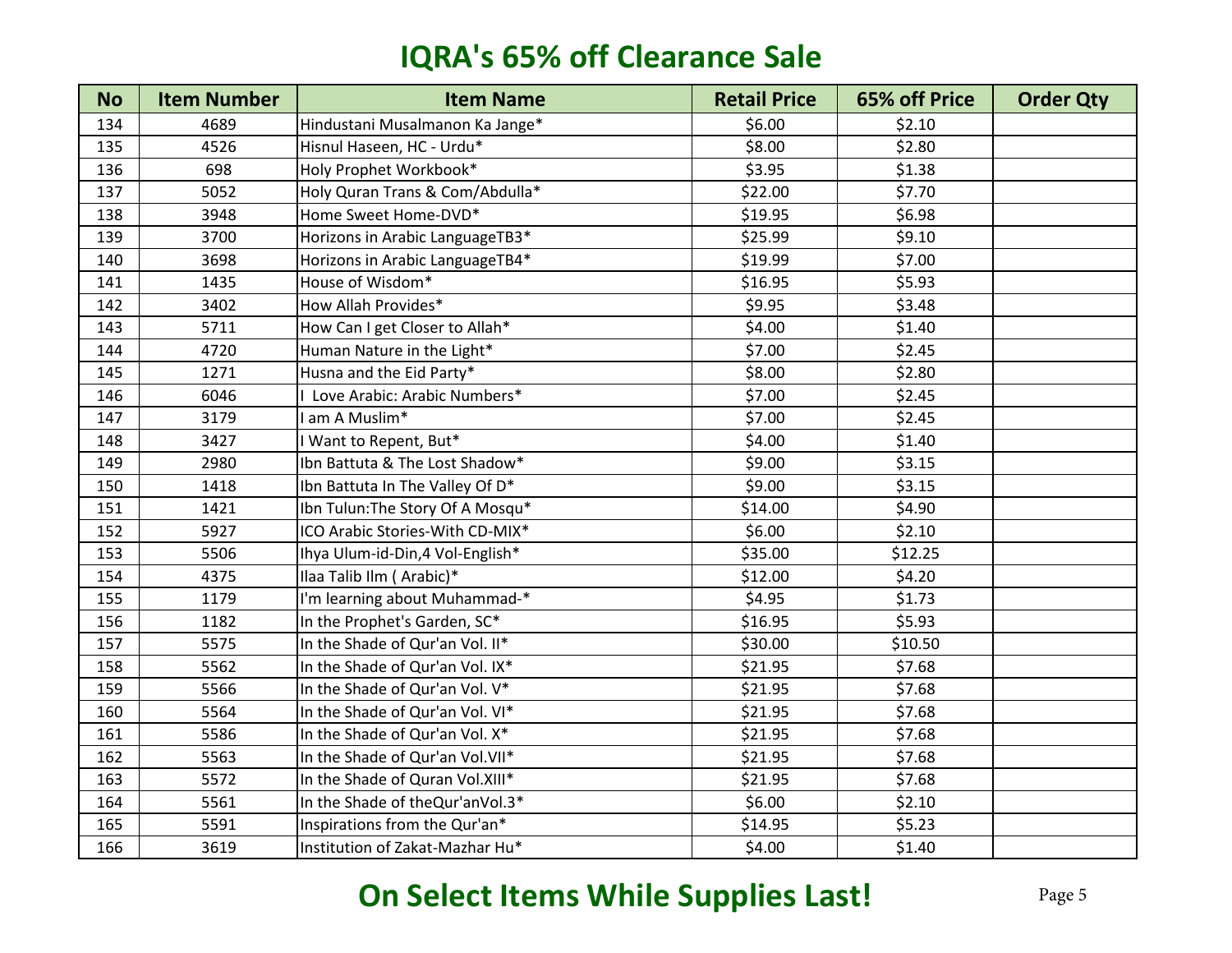| <b>No</b> | <b>Item Number</b> | <b>Item Name</b>                 | <b>Retail Price</b> | 65% off Price | <b>Order Qty</b> |
|-----------|--------------------|----------------------------------|---------------------|---------------|------------------|
| 167       | 5490               | Interpretation of Dreams, Darus* | \$26.00             | \$9.10        |                  |
| 168       | 3669               | Introducing Arabic*              | \$6.00              | \$2.10        |                  |
| 169       | 3194               | Introducing Islam from Within*   | \$8.00              | \$2.80        |                  |
| 170       | 5081               | Introducing the Quran*           | \$10.00             | \$3.50        |                  |
| 171       | 3099               | Inviting To The Way Of Allah*    | \$7.00              | \$2.45        |                  |
| 172       | 998                | Iron Wall, The- Quran Stories*   | \$3.95              | \$1.38        |                  |
| 173       | 4872               | Irving Qur'an English Only*      | \$8.00              | \$2.80        |                  |
| 174       | 4680               | Islahi Nisab-Urdu*               | \$10.00             | \$3.50        |                  |
| 175       | 5444               | Islam and the Environment*       | \$12.00             | \$4.20        |                  |
| 176       | 3228               | Islam As it is*                  | \$5.00              | \$1.75        |                  |
| 177       | 4671               | Islam aur Jadeed Madi Afkar, Ur* | \$9.00              | \$3.15        |                  |
| 178       | 4677               | Islam aurJadeed Zahin Kay Shub*  | \$6.00              | \$2.10        |                  |
| 179       | 5771               | Islam Christianity & Pluralis*   | \$4.00              | \$1.40        |                  |
| 180       | 3170               | Islam in Focus-(Budget)*         | \$5.00              | \$1.75        |                  |
| 181       | 3117               | Islam in Focus-Amana, SC*        | \$8.95              | \$3.13        |                  |
| 182       | 3097               | Islam in History-Muhammad Mun*   | \$6.00              | \$2.10        |                  |
| 183       | 5791               | Islam Muslims & Non-Muslims*     | \$7.00              | \$2.45        |                  |
| 184       | 3115               | Islam our Choice*                | \$14.95             | \$5.23        |                  |
| 185       | 3193               | Islam: Faith and Practice*       | \$5.95              | \$2.08        |                  |
| 186       | 4438               | Islami Naam-Urdu*                | \$3.00              | \$1.05        |                  |
| 187       | 4674               | Islami Qanoon, Urdu. HC*         | \$6.00              | \$2.10        |                  |
| 188       | 707                | Islamic Activity Book II*        | \$7.50              | \$2.63        |                  |
| 189       | 708                | Islamic Activity Book III*       | \$7.50              | \$2.63        |                  |
| 190       | 3104               | Islamic Da'wah - A Message*      | \$7.00              | \$2.45        |                  |
| 191       | 3236               | Islamic Dietary Concepts & Pra*  | \$12.00             | \$4.20        |                  |
| 192       | 5451               | Islamic Environmental Systems,*  | \$11.95             | \$4.18        |                  |
| 193       | 5681               | Islamic Fatawa Regarding Women*  | \$15.95             | \$5.58        |                  |
| 194       | 3171               | Islamic Reader, The*             | \$8.00              | \$2.80        |                  |
| 195       | 5680               | Islamic Ruling on Menstruation*  | \$4.95              | \$1.73        |                  |
| 196       | 1331               | Islamic School Book Gift Box7*   | \$27.00             | \$9.45        |                  |
| 197       | 5452               | Islamic Science and Public Pol*  | \$7.00              | \$2.45        |                  |
| 198       | 5503               | Islamic Sufism 1*                | \$6.00              | \$2.10        |                  |
| 199       | 5504               | Islamic Sufism 3*                | \$8.00              | \$2.80        |                  |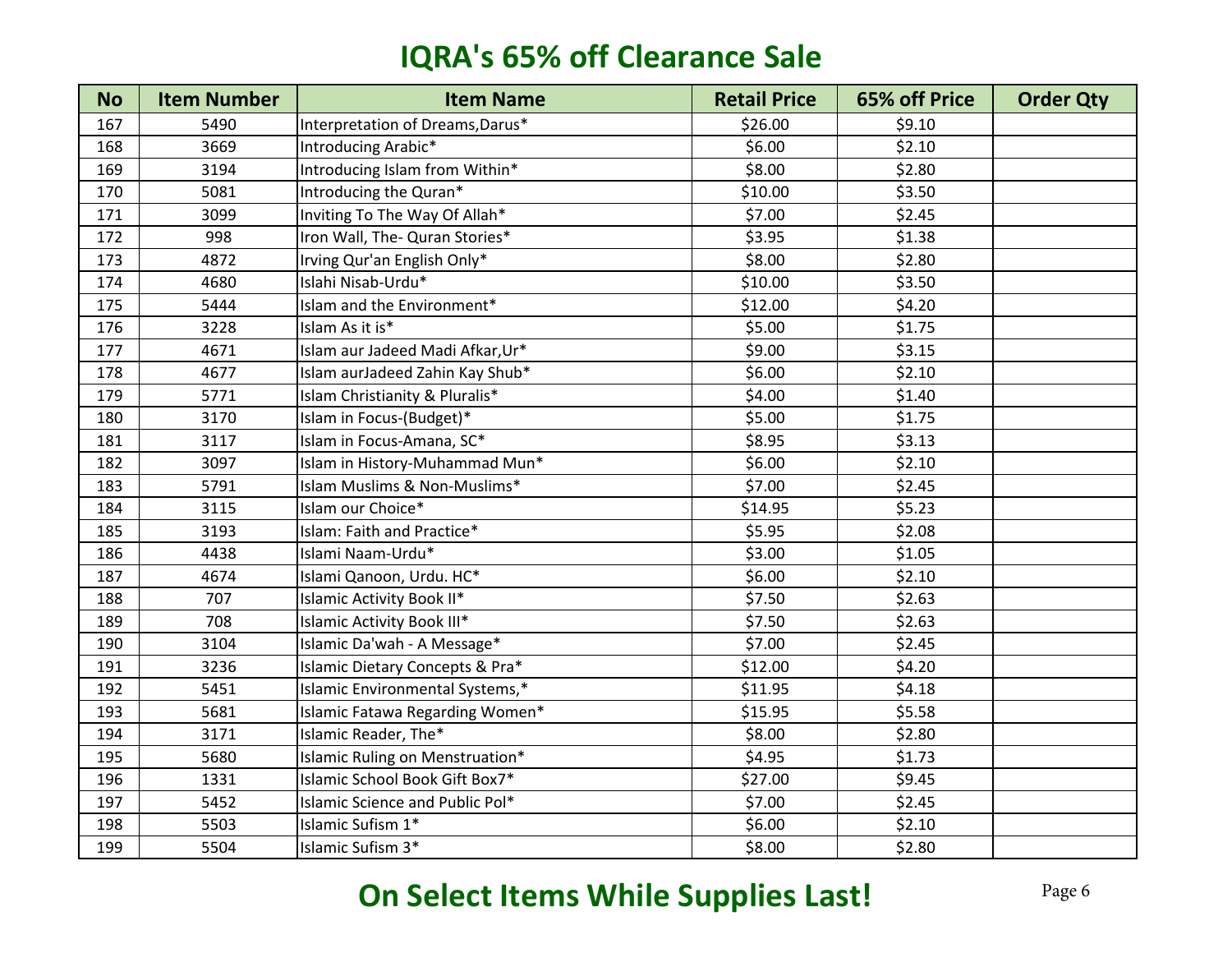| <b>No</b> | <b>Item Number</b> | <b>Item Name</b>                | <b>Retail Price</b> | 65% off Price | <b>Order Qty</b> |
|-----------|--------------------|---------------------------------|---------------------|---------------|------------------|
| 200       | 5601               | Islamic Verdicts - 2 Vol Eng.*  | \$35.00             | \$12.25       |                  |
| 201       | 5765               | Islamic View of Jesus*          | \$4.50              | \$1.58        |                  |
| 202       | 3195               | Islamic Way of Life*            | \$8.00              | \$2.80        |                  |
| 203       | 1138               | Jabir Bin Abdullah-The Ex.of S* | \$4.50              | \$1.58        |                  |
| 204       | 4675               | Jahannum Ke Parwana Yafte.Urdu* | \$10.00             | \$3.50        |                  |
| 205       | 6205               | Jahd e Musalsal- Aligarh-Urdu*  | \$15.00             | \$5.25        |                  |
| 206       | 5756               | Jesus Christ: The Son of Mary*  | \$16.95             | \$5.93        |                  |
| 207       | 3372               | Jinn (Demons) - Bilal Philips*  | \$6.95              | \$2.43        |                  |
| 208       | 3275               | Juma Ke Khutbe (English)*       | \$4.00              | \$1.40        |                  |
| 209       | 1333               | Junior Encyclopedia of IslamHC* | \$11.00             | \$3.85        |                  |
| 210       | 5124               | Justice & Tolerance in the Qur* | \$7.50              | \$2.63        |                  |
| 211       | 5189               | Juz Amma w/Urdu Trans. Huzaifi* | \$9.95              | \$3.48        |                  |
| 212       | 5177               | Juz Amma: Single Para Plastic*  | \$4.95              | \$1.73        |                  |
| 213       | 4949               | Juz Tabarak:Tajweed (Usmani Sc* | \$6.00              | \$2.10        |                  |
| 214       | 4223               | Juz'u 'Amma:Part 30 of the Qur* | \$12.00             | \$4.20        |                  |
| 215       | 1442               | Key to Al-Fatiha*               | \$6.00              | \$2.10        |                  |
| 216       | 5732               | Khimar for Nadia, A*            | \$3.95              | \$1.38        |                  |
| 217       | 4523               | Khutbat - Mawdudi-Urdu*         | \$6.00              | \$2.10        |                  |
| 218       | 4551               | Khwab Nama Hazrat Yusuf - Urdu* | \$5.00              | \$1.75        |                  |
| 219       | 483                | Kindness & Gentleness*          | \$16.95             | \$5.93        |                  |
| 220       | 1110               | Kindness of the Queen, The-HC*  | \$5.50              | \$1.93        |                  |
| 221       | 3783               | Kingdom of Justice Love your G* | \$10.00             | \$3.50        |                  |
| 222       | 1146               | Kingdom of Justice*             | \$4.00              | \$1.40        |                  |
| 223       | 3421               | Kitaab-ul-Imaan - SC*           | \$4.00              | \$1.40        |                  |
| 224       | 3575               | Kitaab-us-Salaat*               | \$3.95              | \$1.38        |                  |
| 225       | 3482               | Kitabul Hajj-Mufti Elias*       | \$4.95              | \$1.73        |                  |
| 226       | 943                | Knowledge is Wealth*            | \$4.00              | \$1.40        |                  |
| 227       | 5139               | Lan Tanoloo (4th Para)*         | \$1.00              | \$0.35        |                  |
| 228       | 4046               | Last Message of God, The: DVD*  | \$10.00             | \$3.50        |                  |
| 229       | 6049               | Le Coran(French)Goodword*       | \$4.00              | \$1.40        |                  |
| 230       | 6024               | Leading A Spiritual Life*       | \$6.00              | \$2.10        |                  |
| 231       | 694                | Learn the Arabic Alphabet thro* | \$5.00              | \$1.75        |                  |
| 232       | 6009               | Learning Arabic Numbers-Good-W* | \$5.00              | \$1.75        |                  |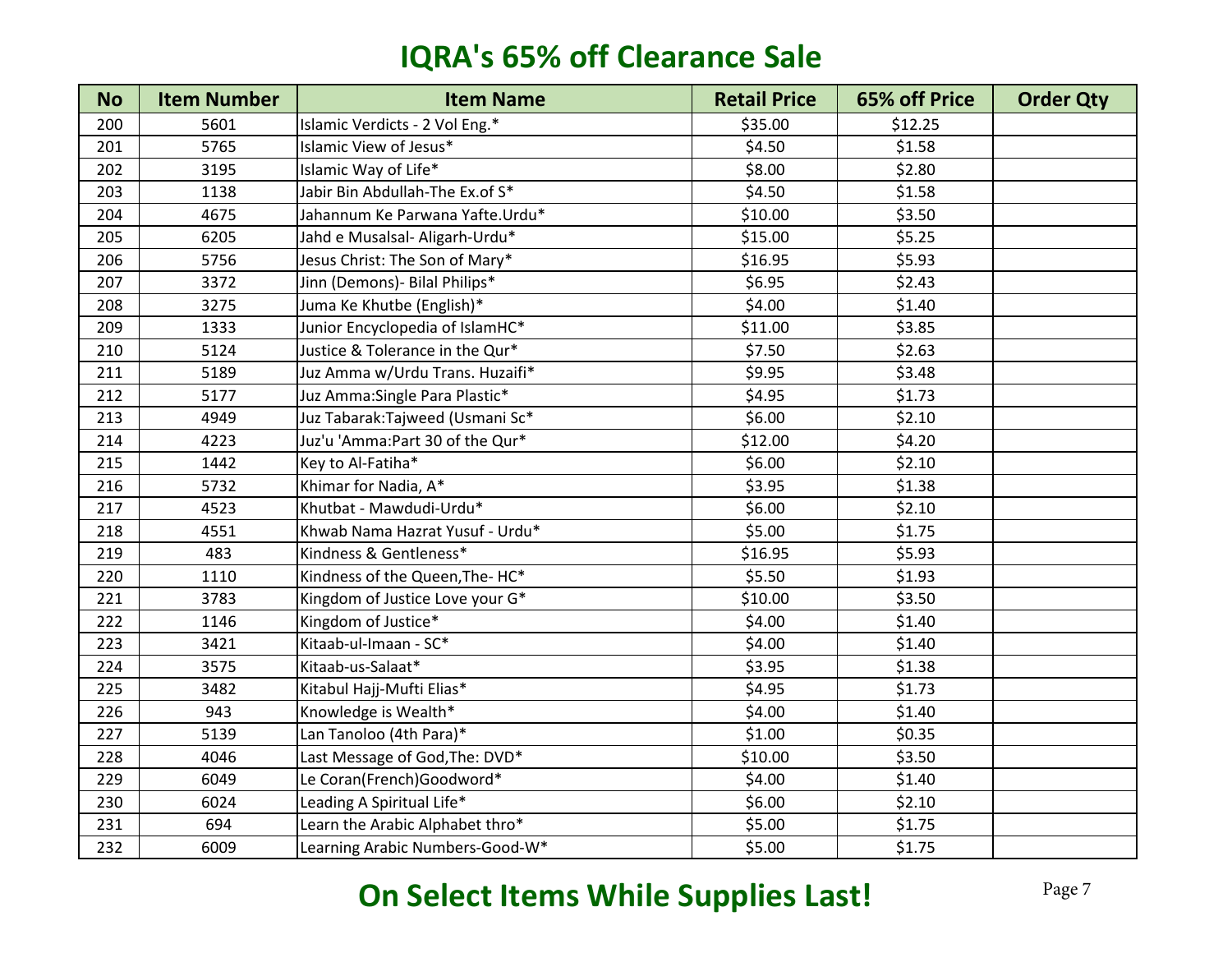| <b>No</b> | <b>Item Number</b> | <b>Item Name</b>                  | <b>Retail Price</b> | 65% off Price | <b>Order Qty</b> |
|-----------|--------------------|-----------------------------------|---------------------|---------------|------------------|
| 233       | 3633               | Legacy of the Great Four Imams*   | \$5.95              | \$2.08        |                  |
| 234       | 3279               | Lift Up Your Hearts - vol. 2*     | \$9.95              | \$3.48        |                  |
| 235       | 3280               | Lift up your Hearts, vol.1*       | \$9.95              | \$3.48        |                  |
| 236       | 4025               | Lion of Ain-Jaloot DVD (Englis*   | \$19.95             | \$6.98        |                  |
| 237       | 3431               | Living Islam 1. Iman:the Heart*   | \$24.00             | \$8.40        |                  |
| 238       | 3165               | Living Islam Treading the Path*   | \$12.00             | \$4.20        |                  |
| 239       | 5740               | Love Women: Strike Them Not*      | \$4.50              | \$1.58        |                  |
| 240       | 3328               | Lying is in the Hell Fire-Book*   | \$4.00              | \$1.40        |                  |
| 241       | 1297               | Madinah Arabic Reader Book7*      | \$7.99              | \$2.80        |                  |
| 242       | 4406               | Magnificas Reliquias-Spanish*     | \$5.00              | \$1.75        |                  |
| 243       | 3389               | Major Sins, The*                  | \$15.00             | \$5.25        |                  |
| 244       | 3524               | Make Wadu & Salah Like Prop*      | \$6.00              | \$2.10        |                  |
| 245       | 1341               | Making Connections*               | \$9.00              | \$3.15        |                  |
| 246       | 1183               | Marvellous Stories From Life*     | \$8.95              | \$3.13        |                  |
| 247       | 4572               | Marz aur Mareez*                  | \$4.00              | \$1.40        |                  |
| 248       | 5550               | Mathnawi of Jalaluddin Rumi5B*    | \$70.00             | \$24.50       |                  |
| 249       | 4871               | Maulana WahiduddinQuranEng/Ara*   | \$35.00             | \$12.25       |                  |
| 250       | 1420               | Mehmet the Congeror*              | \$7.50              | \$2.63        |                  |
| 251       | 3139               | Misc. Questions & Ans.on Islam*   | \$14.00             | \$4.90        |                  |
| 252       | 941                | More True Stories for Children*   | \$3.00              | \$1.05        |                  |
| 253       | 1002               | Moses & The Pharaoh*              | \$13.00             | \$4.55        |                  |
| 254       | 945                | Mothers Right, A*                 | \$4.00              | \$1.40        |                  |
| 255       | 1213               | Muhammad the Beloved Prophet*     | \$10.00             | \$3.50        |                  |
| 256       | 1186               | Muhammad the Last MessengerP1*    | \$9.95              | \$3.48        |                  |
| 257       | 1187               | Muhammad the Last Messenger-P2*   | \$9.95              | \$3.48        |                  |
| 258       | 1184               | Muhammad: Aspects of His Bio*     | \$7.00              | \$2.45        |                  |
| 259       | 1380               | Muhammad: The Last Prophet, I M*  | \$5.00              | \$1.75        |                  |
| 260       | 1381               | Muhammad: The Last Prophet, II M* | \$6.00              | \$2.10        |                  |
| 261       | 4895               | Muhsin Khan Noble Qur'an-India*   | \$10.00             | \$3.50        |                  |
| 262       | 4684               | Mukammal Tafseer Bayan alQuran*   | \$30.00             | \$10.50       |                  |
| 263       | 944                | Muslim Boy's Guide to Life's B*   | \$5.95              | \$2.08        |                  |
| 264       | 3379               | Muslim Creed*                     | \$2.50              | \$0.88        |                  |
| 265       | 3241               | Muslim Guide to Food Ingredient   | \$10.00             | \$3.50        |                  |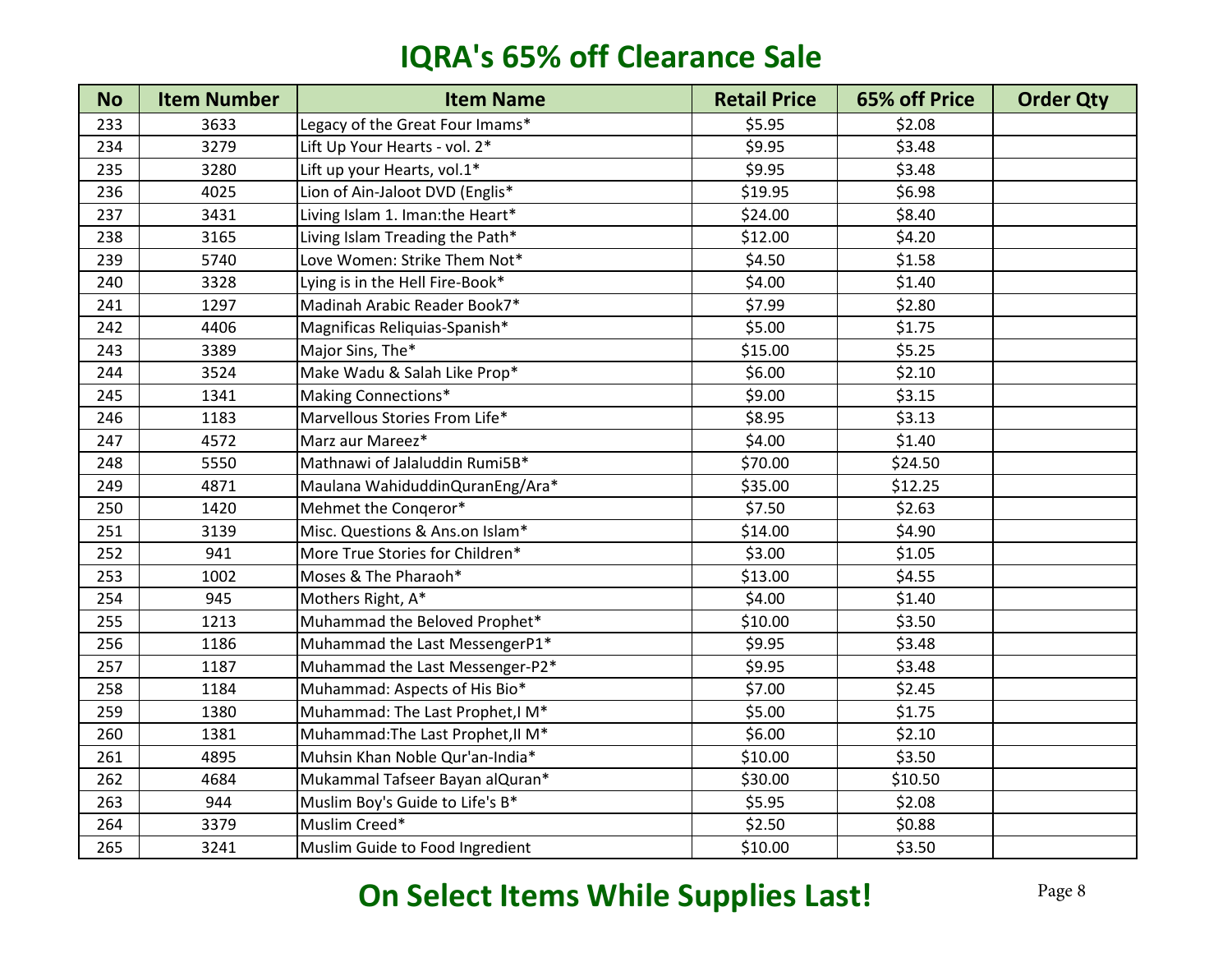| <b>No</b> | <b>Item Number</b> | <b>Item Name</b>                 | <b>Retail Price</b> | 65% off Price | <b>Order Qty</b> |
|-----------|--------------------|----------------------------------|---------------------|---------------|------------------|
| 266       | 946                | Muslim Manners*                  | \$7.00              | \$2.45        |                  |
| 267       | 3578               | Muslim Prayer Encyclopaedia*     | \$8.00              | \$2.80        |                  |
| 268       | 5733               | Muslim Woman's Handbook*         | \$6.00              | \$2.10        |                  |
| 269       | 1411               | Muslims in Our Community*        | \$5.95              | \$2.08        |                  |
| 270       | 1321               | My Book Of Islam - 8*            | \$9.95              | \$3.48        |                  |
| 271       | 695                | My Hajj Fun Book*                | \$3.95              | \$1.38        |                  |
| 272       | 1434               | My Hausa Village -HC*            | \$5.00              | \$1.75        |                  |
| 273       | 3558               | My Prayer Book*                  | \$4.00              | \$1.40        |                  |
| 274       | 1113               | My Quran Friends Story Book HC*  | \$12.95             | \$4.53        |                  |
| 275       | 685                | My Ramadan Fun Book*             | \$3.95              | \$1.38        |                  |
| 276       | 690                | My Salat Fun Book*               | \$3.95              | \$1.38        |                  |
| 277       | 1428               | My Turkish Village*              | \$4.00              | \$1.40        |                  |
| 278       | 1433               | My Yemeni Village -HC*           | \$5.00              | \$1.75        |                  |
| 279       | 3451               | Nature of Fasting, The*          | \$6.00              | \$2.10        |                  |
| 280       | 5357               | New Gem Pocket 21st Dictionary*  | \$6.00              | \$2.10        |                  |
| 281       | 5592               | Nine to Five*                    | \$14.95             | \$5.23        |                  |
| 282       | 4679               | Nishanat Arz Qur'an-Urdu*        | \$20.00             | \$7.00        |                  |
| 283       | 4667               | Nishat-e-Gham-Urdu*              | \$10.00             | \$3.50        |                  |
| 284       | 5731               | Noble Woman, The*                | \$5.00              | \$1.75        |                  |
| 285       | 5113               | Noble Words, The*                | \$8.00              | \$2.80        |                  |
| 286       | 474                | Obligation of Verifying News*    | \$8.00              | \$2.80        |                  |
| 287       | 3422               | One and Only (Tawhid:Key*        | \$6.00              | \$2.10        |                  |
| 288       | 3166               | One Religion*                    | \$5.95              | \$2.08        |                  |
| 289       | 5440               | Organ Transplantation*           | \$8.00              | \$2.80        |                  |
| 290       | 5064               | Our Children and Memorizan*      | \$3.00              | \$1.05        |                  |
| 291       | 5222               | Panj Para 6 vol.set 9 Ln-Albla*  | \$30.00             | \$10.50       |                  |
| 292       | 5242               | Panj Para colorcoded Tajweed*    | \$7.95              | \$2.78        |                  |
| 293       | 5158               | Panj Para HC (1-5) - 9 Lines*    | \$9.99              | \$3.50        |                  |
| 294       | 5169               | Panj Para HC (16-20) -9 Lines*   | \$5.00              | \$1.75        |                  |
| 295       | 5167               | Panj Para HC (21-25)-9 Lines*    | \$5.00              | \$1.75        |                  |
| 296       | 5170               | Panj Para HC (6-10) -9 Lines*    | \$5.00              | \$1.75        |                  |
| 297       | 4160               | Panj Surah with Urdu Trans.MP3*  | \$9.99              | \$3.50        |                  |
| 298       | 5125               | Part 30 of the Holy Quran, pock* | \$4.00              | \$1.40        |                  |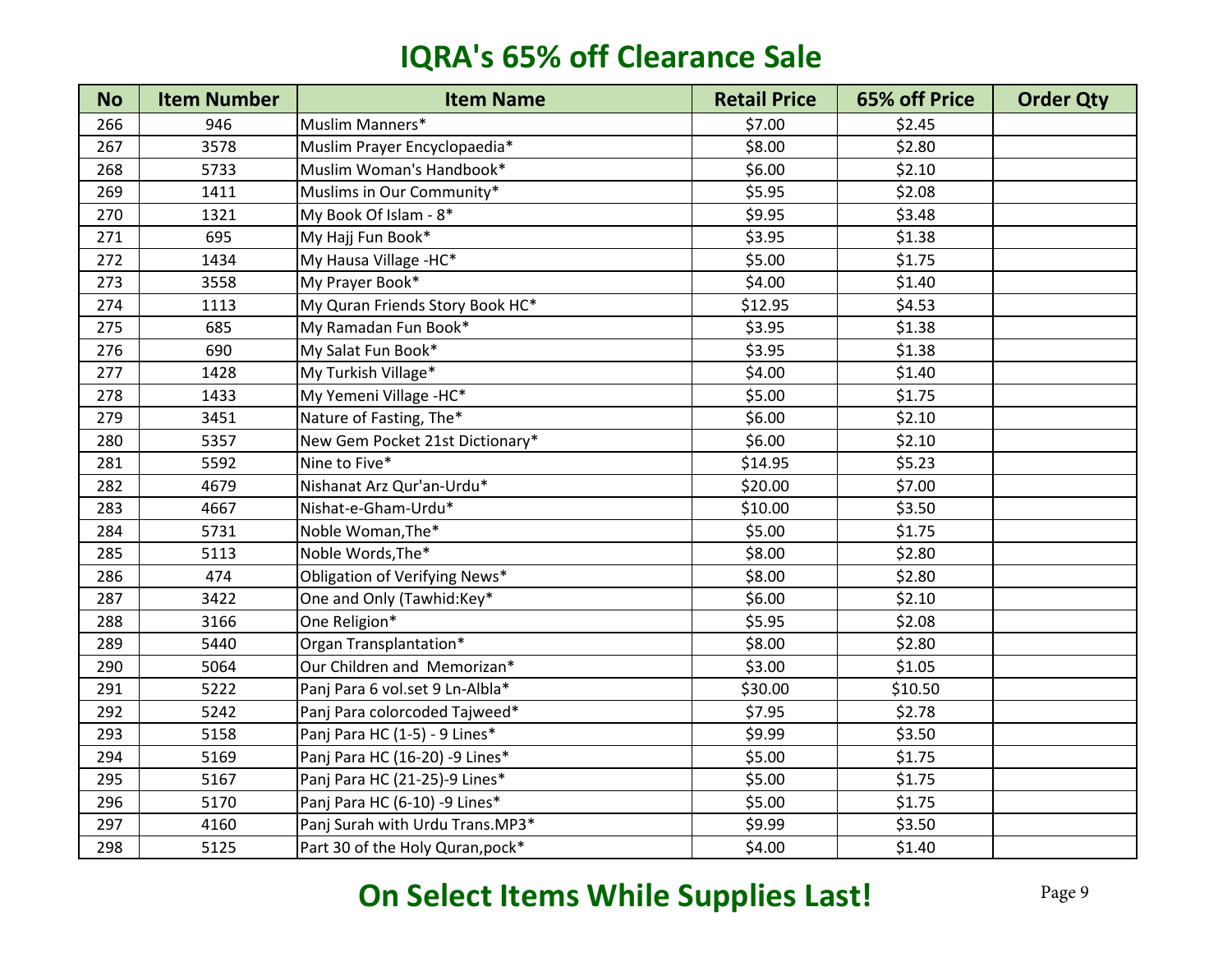| <b>No</b> | <b>Item Number</b> | <b>Item Name</b>                 | <b>Retail Price</b> | 65% off Price | <b>Order Qty</b> |
|-----------|--------------------|----------------------------------|---------------------|---------------|------------------|
| 299       | 5133               | Part 30 Of The Holy Qur'an-Dar*  | \$5.95              | \$2.08        |                  |
| 300       | 5188               | Part30 Juz 'Amma for School Ch*  | \$11.00             | \$3.85        |                  |
| 301       | 6053               | Pavitra Quran (Hindi) Goodword*  | \$4.00              | \$1.40        |                  |
| 302       | 1257               | Perfect Gift-HC*                 | \$8.00              | \$2.80        |                  |
| 303       | 1149               | Persecutor Comes Home-HC*        | \$6.00              | \$2.10        |                  |
| 304       | 1150               | Persecutor Comes Home-SC*        | \$3.00              | \$1.05        |                  |
| 305       | 517                | Perspectives on Morality and*    | \$25.00             | \$8.75        |                  |
| 306       | 4883               | Pickhtal Qur'an Eng/Arabic, HC*  | \$10.00             | \$3.50        |                  |
| 307       | 5315               | Pickhtall Quran in Roman Trans*  | \$15.00             | \$5.25        |                  |
| 308       | 5047               | Pickthall Quran in Double Mean*  | \$15.00             | \$5.25        |                  |
| 309       | 3475               | Pilgrimage to Makkah, The*       | \$10.00             | \$3.50        |                  |
| 310       | 3153               | Pillars Of Islam*                | \$9.95              | \$3.48        |                  |
| 311       | 5715               | Pious Women, The*                | \$4.95              | \$1.73        |                  |
| 312       | 716                | Play and Learn with Letters: Le* | \$10.00             | \$3.50        |                  |
| 313       | 718                | Play and Learn with Numbers: 2*  | \$10.00             | \$3.50        |                  |
| 314       | 719                | Play and Learn with Numbers1*    | \$10.00             | \$3.50        |                  |
| 315       | 4775               | Poster Dome of the Rock-Taha*    | \$5.00              | \$1.75        |                  |
| 318       | 6990               | Prayer Rug-Fancy Patchwork6349*  | \$16.00             | \$5.60        |                  |
| 319       | 3100               | Presenting Islam in the West*    | \$9.95              | \$3.48        |                  |
| 320       | 4751               | Principles of State & Governme*  | \$19.95             | \$6.98        |                  |
| 321       | 6039               | Prophet Muhammad Storybook -3*   | \$12.00             | \$4.20        |                  |
| 322       | 3550               | Protection of the Muslim Pck*    | \$3.95              | \$1.38        |                  |
| 323       | 5420               | Purpose of Creation, The-Budget* | \$4.00              | \$1.40        |                  |
| 324       | 4779               | Qad Samea Tajweed*               | \$6.00              | \$2.10        |                  |
| 325       | 3564               | Qasidah Burdah - IBS*            | \$5.00              | \$1.75        |                  |
| 326       | 4550               | Qissasul Anbiya Budget Urdu-HC*  | \$14.95             | \$5.23        |                  |
| 327       | 699                | Queen of Egypt Coloring Book*    | \$2.95              | \$1.03        |                  |
| 328       | 5082               | Qur'an An Abiding Wonder*        | \$8.00              | \$2.80        |                  |
| 329       | 4906               | Qur'an An Eternal ChallengeThe*  | \$12.00             | \$4.20        |                  |
| 330       | 4672               | Qur'an Aur Maholiat, Urdu*       | \$6.00              | \$2.10        |                  |
| 331       | 4983               | Qur'an E-Karim (Arabic & Farsi*  | \$24.95             | \$8.73        |                  |
| 332       | 6042               | Quran Explorer For Kids, The-PB* | \$15.00             | \$5.25        |                  |
| 333       | 5602               | Qur'an Filipino - Arabic (Ang*   | \$19.95             | \$6.98        |                  |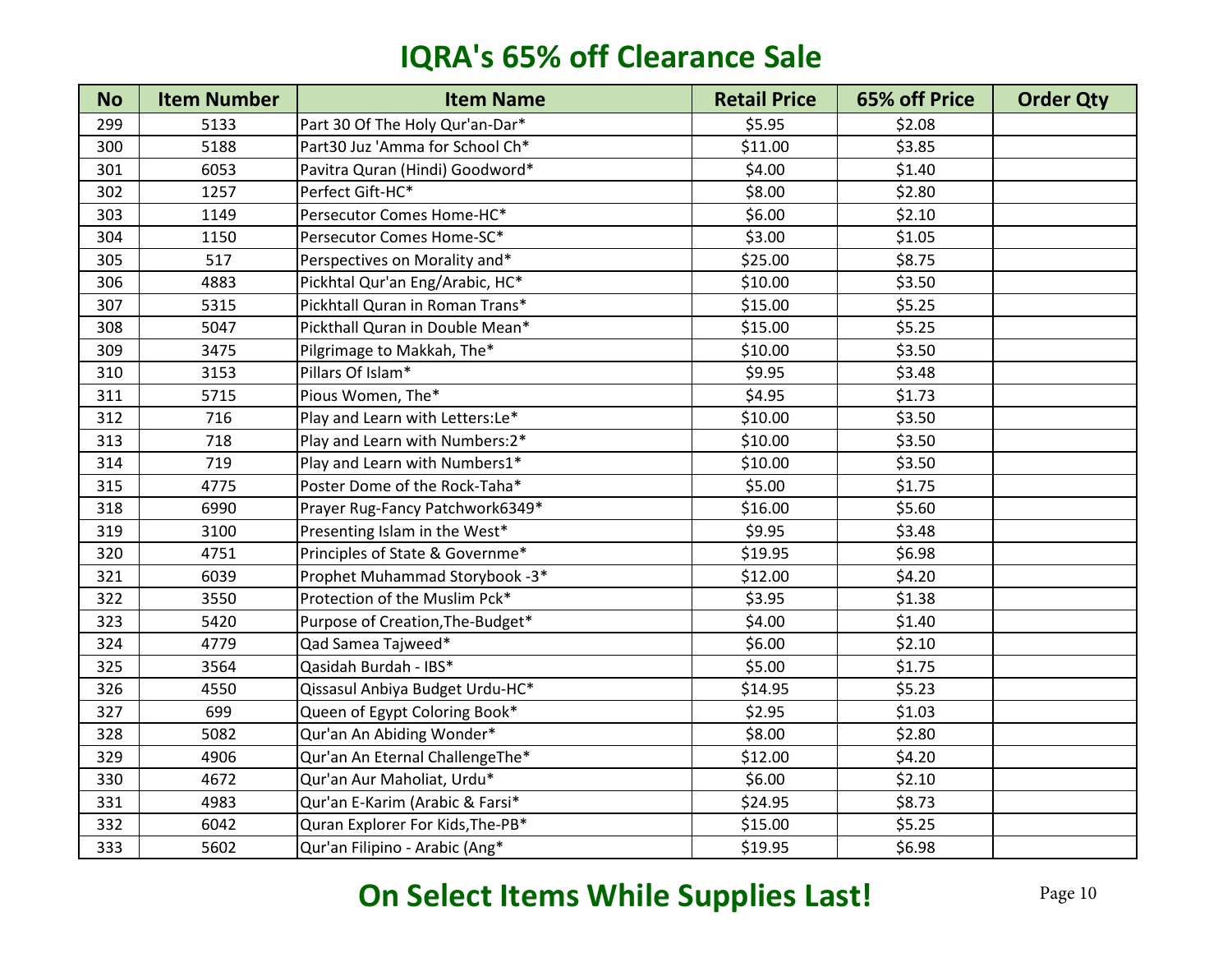| <b>No</b> | <b>Item Number</b> | <b>Item Name</b>                | <b>Retail Price</b> | 65% off Price | <b>Order Qty</b> |
|-----------|--------------------|---------------------------------|---------------------|---------------|------------------|
| 334       | 5083               | Qur'an For All Humanity*        | \$5.00              | \$1.75        |                  |
| 335       | 1119               | Quran For Children-Abdul Rauf*  | \$12.00             | \$4.20        |                  |
| 336       | 4152               | Qur'an For Little Muslims-CD 2* | \$12.99             | \$4.55        |                  |
| 337       | 4153               | Qur'an For Little Muslims-set3* | \$18.99             | \$6.65        |                  |
| 338       | 6052               | Quran in Chinese-Goodword*      | \$4.00              | \$1.40        |                  |
| 339       | 1444               | Quran in Plain English-Part 30* | \$14.00             | \$4.90        |                  |
| 340       | 4398               | Qur'an Malibaria-Arabic*        | \$24.95             | \$8.73        |                  |
| 341       | 5214               | Qur'an Pashto - Arabic*         | \$24.95             | \$8.73        |                  |
| 342       | 742                | Quran Story Mazes Man of Fish*  | \$2.95              | \$1.03        |                  |
| 343       | 744                | Quran Story Mazes Prophets Daw* | \$2.95              | \$1.03        |                  |
| 344       | 5009               | Qur'an Tamil-Arabic*            | \$24.95             | \$8.73        |                  |
| 345       | 5195               | Quran Translation & Study Juz4* | \$10.95             | \$3.83        |                  |
| 346       | 4905               | Quranic Treasures*              | \$3.50              | \$1.23        |                  |
| 347       | 4524               | Qurbani Aqiqa Zabeh Aur Zakat*  | \$3.00              | \$1.05        |                  |
| 348       | 3360               | Race with Death*                | \$8.00              | \$2.80        |                  |
| 349       | 5328               | Reflections on The Qur'an-SC*   | \$40.00             | \$14.00       |                  |
| 350       | 3877               | Reform Your Life*               | \$9.95              | \$3.48        |                  |
| 351       | 3283               | Regulations for Using Evidence* | \$5.95              | \$2.08        |                  |
| 352       | 5419               | Religion and Science*           | \$4.00              | \$1.40        |                  |
| 353       | 4693               | Religion on the Rise*           | \$12.00             | \$4.20        |                  |
| 354       | 3499               | Remembrance and Prayer:Amana*   | \$12.00             | \$4.20        |                  |
| 355       | 5508               | Riyaa: Hidden Shirk*            | \$6.95              | \$2.43        |                  |
| 356       | 5649               | Rizwanum Minallah*              | \$12.00             | \$4.20        |                  |
| 357       | 4741               | Role of the State in the Econo* | \$15.00             | \$5.25        |                  |
| 358       | 4673               | Rooh - i - Iqbal-Urdu*          | \$10.00             | \$3.50        |                  |
| 359       | 3569               | Salvation through Repentance*   | \$4.00              | \$1.40        |                  |
| 360       | 4568               | Sarmaya Wahdat Wa Akhuwat-Urdu* | \$5.00              | \$1.75        |                  |
| 361       | 1256               | School Girl's Hero*             | \$8.95              | \$3.13        |                  |
| 362       | 4683               | Science Aur Islam, Small-Urdu*  | \$2.00              | \$0.70        |                  |
| 363       | 691                | Sea Animals, Coloring Book*     | \$2.95              | \$1.03        |                  |
| 364       | 5138               | Selections from the Noble Read* | \$5.00              | \$1.75        |                  |
| 365       | 3272               | Sermons of the Prophet Muhammad | \$6.00              | \$2.10        |                  |
| 366       | 1419               | ShahJahan & Story Of Taj Mahal* | \$13.00             | \$4.55        |                  |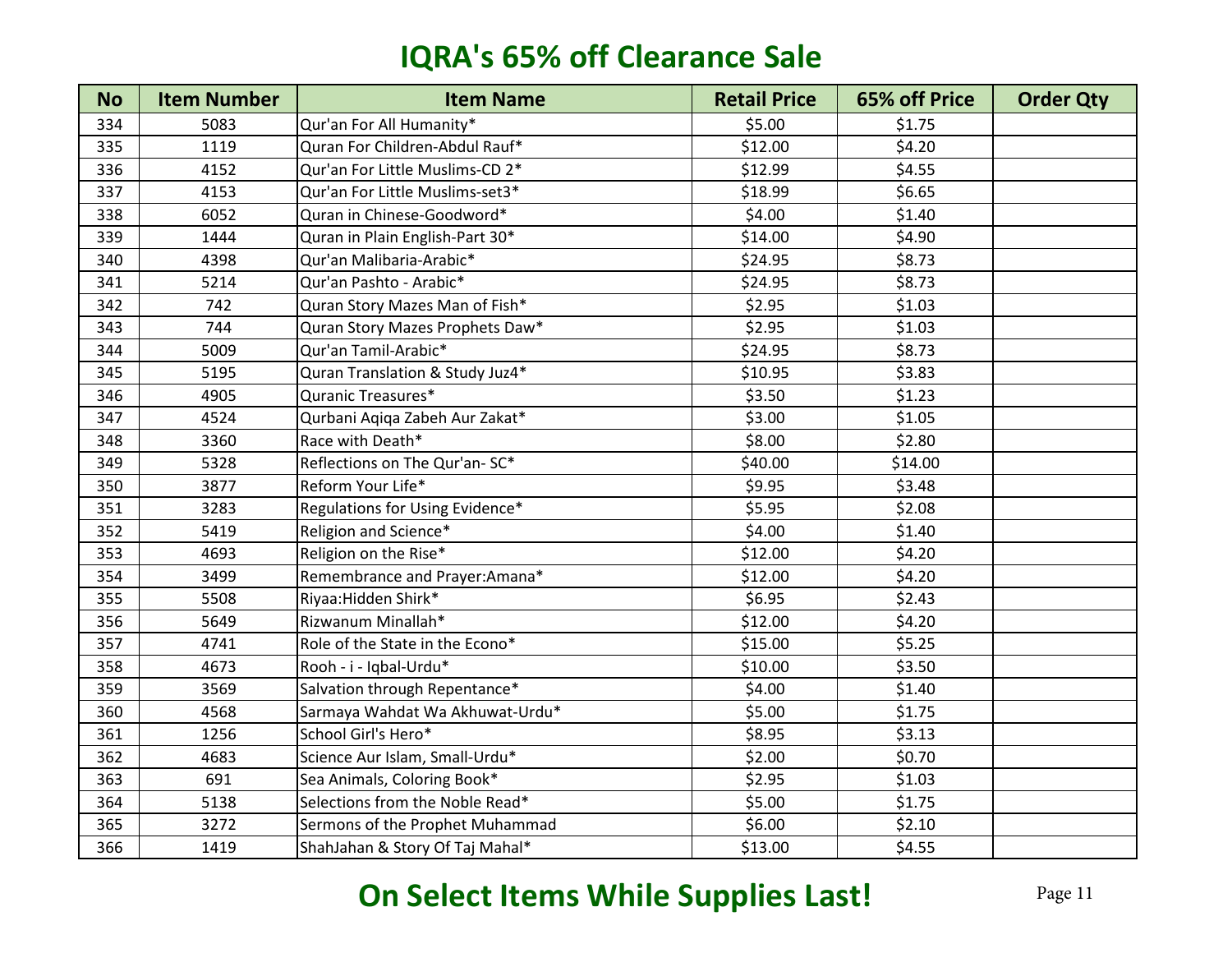| <b>No</b> | <b>Item Number</b> | <b>Item Name</b>                | <b>Retail Price</b> | 65% off Price | <b>Order Qty</b> |
|-----------|--------------------|---------------------------------|---------------------|---------------|------------------|
| 367       | 4571               | Shumail e Kubraa (7 Vol) Urdu*  | \$70.00             | \$24.50       |                  |
| 368       | 3116               | Signature of a Muslim*          | \$14.95             | \$5.23        |                  |
| 369       | 3172               | Simple Guide to Islam - SC*     | \$8.00              | \$2.80        |                  |
| 370       | 3539               | Simple Guide to Muslim Prayer*  | \$7.00              | \$2.45        |                  |
| 371       | 4899               | Sincerity Described in the Qur* | \$10.95             | \$3.83        |                  |
| 372       | 3289               | Social Justice in Islam*        | \$12.00             | \$4.20        |                  |
| 373       | 3557               | Solve Your Probems*             | \$3.00              | \$1.05        |                  |
| 374       | 3320               | Soul's Journey After Death*     | \$8.00              | \$2.80        |                  |
| 375       | 6874               | Special Laws For Females*       | \$8.00              | \$2.80        |                  |
| 376       | 4707               | Spirit Of Islam*                | \$11.95             | \$4.18        |                  |
| 377       | 997                | Spring of Zamzam and the other* | \$2.95              | \$1.03        |                  |
| 378       | 4729               | State Politics and Islam*       | \$6.99              | \$2.45        |                  |
| 379       | 4071               | Stories Behind the Songs-DVD*   | \$18.95             | \$6.63        |                  |
| 380       | 1017               | Story Of Mankind & Prophets *   | \$4.00              | \$1.40        |                  |
| 381       | 693                | Story of the Prophet Ayyub-Col* | \$2.95              | \$1.03        |                  |
| 382       | 1387               | Studies in Islam - Grade Five*  | \$6.00              | \$2.10        |                  |
| 383       | 1386               | Studies in Islam - Grade Four*  | \$6.00              | \$2.10        |                  |
| 384       | 1389               | Studies in Islam - Grade Seven* | \$6.00              | \$2.10        |                  |
| 385       | 5114               | Studying The Glorious Qur'an*   | \$7.00              | \$2.45        |                  |
| 386       | 1417               | Suleiman The Magnificent & Sto* | \$13.00             | \$4.55        |                  |
| 387       | 5173               | Surah Al-Jumah with Urdu Trans* | \$2.00              | \$0.70        |                  |
| 388       | 6061               | Surah Al-Rehman-Urdu Booklet*   | \$1.50              | \$0.53        |                  |
| 389       | 5127               | Surah Al-Waqia; Arabic/English* | \$2.00              | \$0.70        |                  |
| 390       | 5198               | Surah Yaseen # 204 K (10 X 15)* | \$5.00              | \$1.75        |                  |
| 391       | 5199               | Surah Yaseen Al Tahajjud #205K* | \$7.00              | \$2.45        |                  |
| 392       | 5165               | Surah Yasin and Surah Muluk.4*  | \$3.00              | \$1.05        |                  |
| 393       | 5156               | Surah Yasin-8Line Green Page*   | \$5.00              | \$1.75        |                  |
| 394       | 4390               | Taaleem ul Islam-Gujrati*       | \$2.50              | \$0.88        |                  |
| 395       | 4159               | Tafheemul Qur'an (Urdu) - MP3*  | \$35.00             | \$12.25       |                  |
| 396       | 4846               | Tafsir Bezavi*                  | \$15.00             | \$5.25        |                  |
| 397       | 3655               | Tahdhib Al-Akhlaq*              | \$11.00             | \$3.85        |                  |
| 398       | 4521               | Tajreed-e-Bukhari-Urdu(summeri* | \$10.00             | \$3.50        |                  |
| 399       | 4981               | Tajweed Qur'an(Arabic - Persia* | \$45.00             | \$15.75       |                  |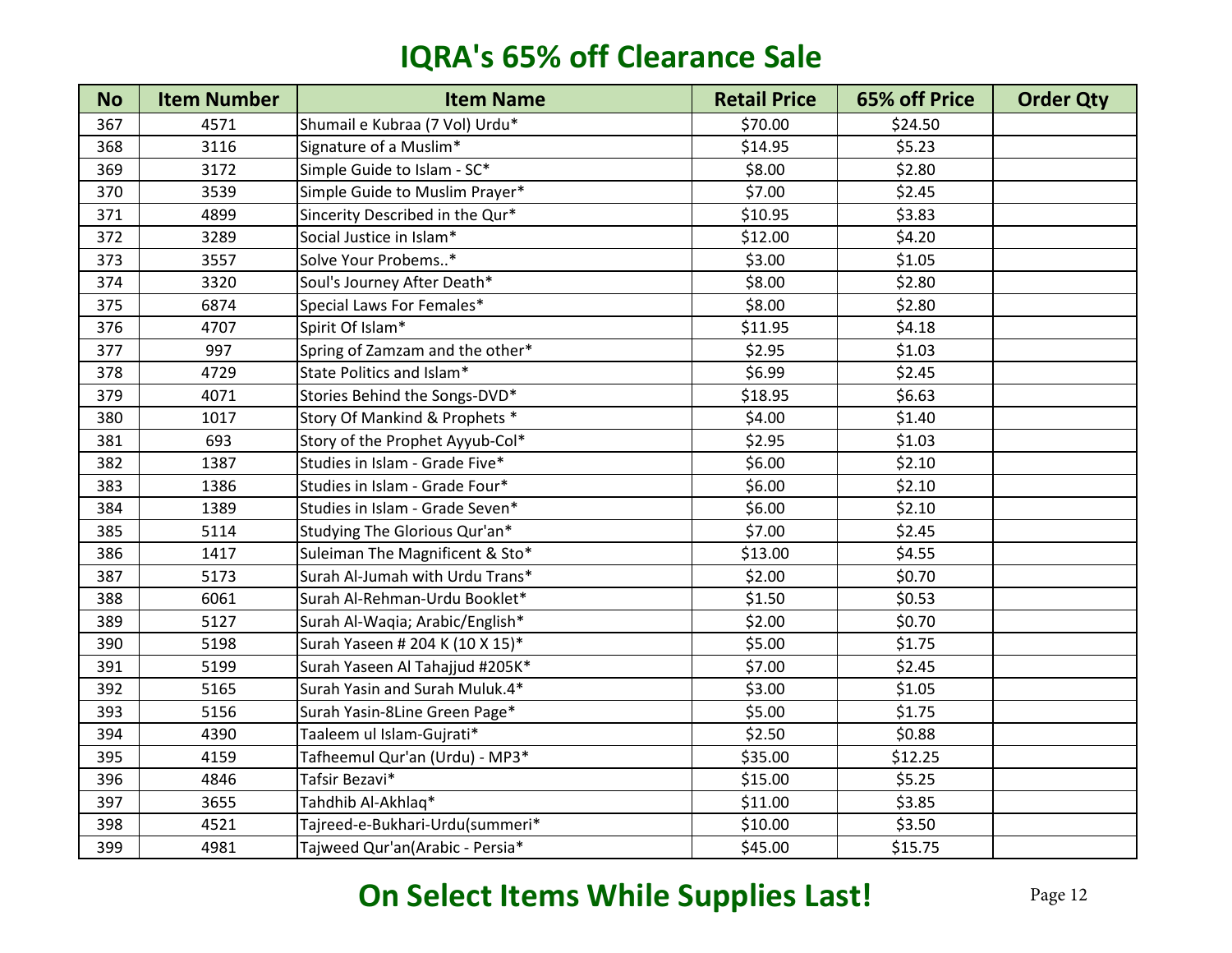| <b>No</b> | <b>Item Number</b> | <b>Item Name</b>                 | <b>Retail Price</b> | 65% off Price | <b>Order Qty</b> |
|-----------|--------------------|----------------------------------|---------------------|---------------|------------------|
| 400       | 4224               | Tajweed Teacher U.Muhammad,CD*   | \$12.00             | \$4.20        |                  |
| 401       | 4528               | Taleem Aur Asri Taqaze- Urdu*    | \$8.00              | \$2.80        |                  |
| 402       | 4377               | Talib Ilm ul Hadees (Arabic)*    | \$8.00              | \$2.80        |                  |
| 403       | 3185               | Ta'limul Islam Lesson in Islam*  | \$6.00              | \$2.10        |                  |
| 404       | 4686               | Tareekh Fiqh Islami-Urdu*        | \$8.00              | \$2.80        |                  |
| 405       | 4552               | Tasheelul Tajweed*Tajweed Made*  | \$1.50              | \$0.53        |                  |
| 406       | 4668               | Tayasir Al Mantiq, Urdu*         | \$1.00              | \$0.35        |                  |
| 407       | 4507               | Tazkeer ul Qur'an -HC (Urdu)*    | \$10.00             | \$3.50        |                  |
| 408       | 3668               | Teach Yourself Arabic (S.A Reh*  | \$12.00             | \$4.20        |                  |
| 409       | 1000               | Tell Me About the Prophet Musa*  | \$12.00             | \$4.20        |                  |
| 410       | 990                | Tell Me Abt Prophet Yusuf-PB*    | \$10.00             | \$3.50        |                  |
| 411       | 5109               | Themes of The Qur'an*            | \$13.99             | \$4.90        |                  |
| 412       | 5446               | Time in the Life of a Muslim*    | \$7.95              | \$2.78        |                  |
| 413       | 523                | Time to Speak*                   | \$4.00              | \$1.40        |                  |
| 414       | 5677               | To You, O Jewel of the Society*  | \$2.95              | \$1.03        |                  |
| 415       | 4678               | Tohfa-e-Khawateen-Urdu*          | \$10.00             | \$3.50        |                  |
| 416       | 3570               | Tohfa-e-Namaz*                   | \$3.00              | \$1.05        |                  |
| 417       | 4548               | Tohfatun Nikah - Urdu*           | \$2.00              | \$0.70        |                  |
| 418       | 3102               | Toward Understanding Tabligh-*   | \$7.00              | \$2.45        |                  |
| 419       | 4844               | Towards Understathe Quran-IV*    | \$22.00             | \$7.70        |                  |
| 420       | 4842               | Towards Understathe Qur'an-V*    | \$22.00             | \$7.70        |                  |
| 421       | 4841               | Towards Understa.the Quran-III*  | \$22.00             | \$7.70        |                  |
| 422       | 4843               | Towards Understa.the Qur'an-VI*  | \$22.00             | \$7.70        |                  |
| 423       | 4840               | Towards Understa.the Qur'anVII*  | \$22.00             | \$7.70        |                  |
| 424       | 3190               | Towards Understanding Islam-Ma*  | \$9.00              | \$3.15        |                  |
| 425       | 3110               | Towards Understanding Our Reli*  | \$10.95             | \$3.83        |                  |
| 426       | 3727               | Towards Understanding Qur'an(A*  | \$58.95             | \$20.63       |                  |
| 427       | 3714               | Towards Understanding Qur'an-I*  | \$9.95              | \$3.48        |                  |
| 428       | 3717               | Towards Understanding Quran-II*  | \$9.95              | \$3.48        |                  |
| 429       | 3718               | Towards Understanding Qur'anIV*  | \$9.95              | \$3.48        |                  |
| 430       | 3715               | Towards Understanding Qur'an-V*  | \$9.95              | \$3.48        |                  |
| 431       | 3716               | Towards Understanding Quran-VI*  | \$9.95              | \$3.48        |                  |
| 432       | 1180               | Treasury of Seerah Stories, Set* | \$20.95             | \$7.33        |                  |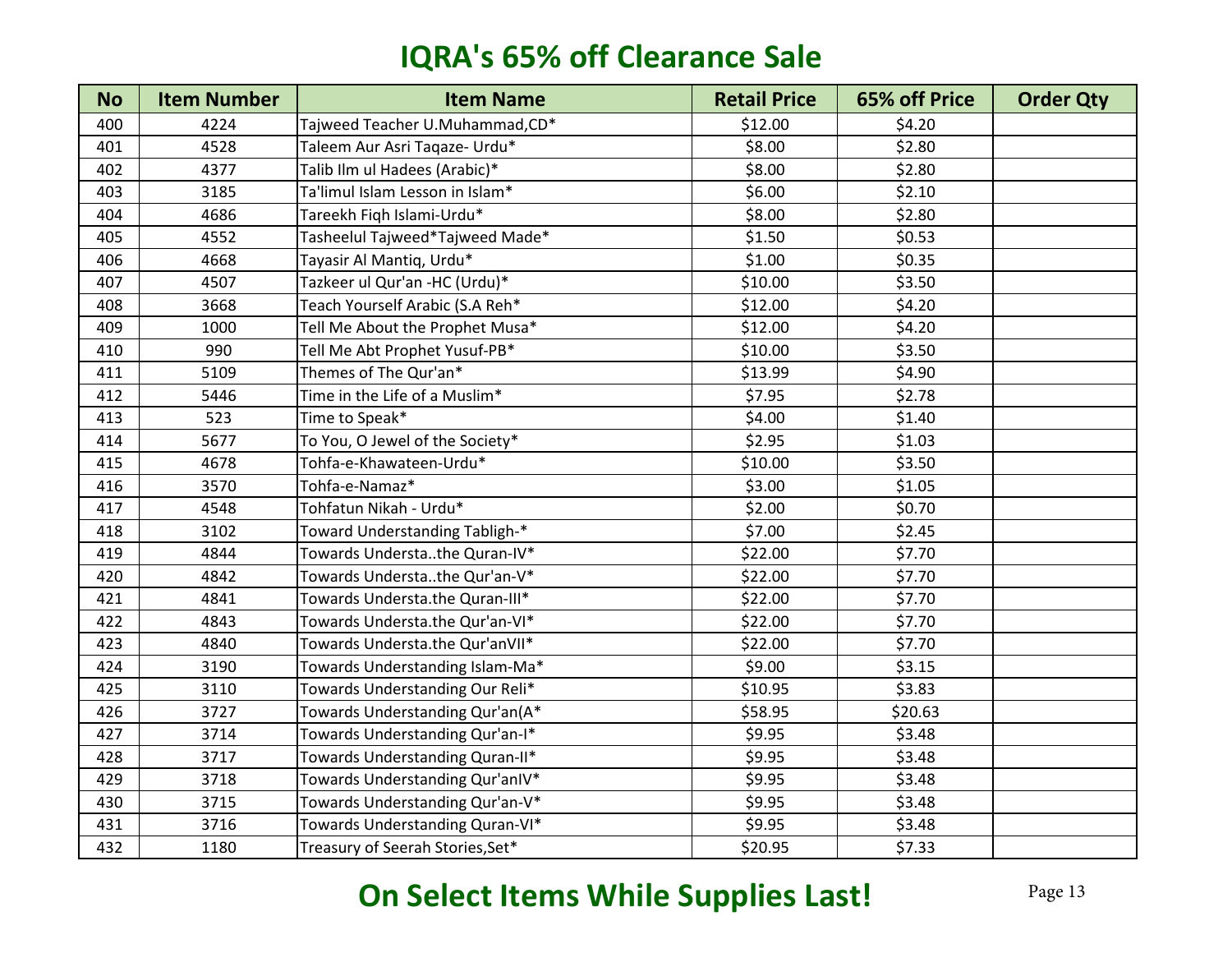| <b>No</b> | <b>Item Number</b> | <b>Item Name</b>                | <b>Retail Price</b> | <b>65% off Price</b> | <b>Order Qty</b> |
|-----------|--------------------|---------------------------------|---------------------|----------------------|------------------|
| 433       | 5079               | Treasury of the Qur'an*         | \$3.00              | \$1.05               |                  |
| 434       | 3183               | True Religion of God*           | \$3.95              | \$1.38               |                  |
| 435       | 696                | Two Sons of Adam, The- Colorin* | \$2.95              | \$1.03               |                  |
| 436       | 3152               | Understanding Islam & Muslim*   | \$10.00             | \$3.50               |                  |
| 437       | 3184               | Understanding Islam Basic Prin* | \$3.95              | \$1.38               |                  |
| 438       | 5509               | Understanding Sufism*           | \$6.00              | \$2.10               |                  |
| 439       | 1446               | Understanding the Glorious Qur* | \$10.00             | \$3.50               |                  |
| 440       | 5068               | Understanding the Qur'an-Ahmad* | \$12.00             | \$4.20               |                  |
| 441       | 728                | Unique Miracle Coloring Book*   | \$2.95              | \$1.03               |                  |
| 442       | 4310               | Unity, Shaheed Alkawn-CD*       | \$14.95             | \$5.23               |                  |
| 443       | 4525               | Urdu Lughat (Rabia Students)*   | \$11.95             | \$4.18               |                  |
| 444       | 5652               | Veil Evidence of Niqab*         | \$31.50             | \$11.03              |                  |
| 445       | 5639               | Virtues of Bismillah*           | \$5.00              | \$1.75               |                  |
| 446       | 3545               | Virtues of Salat Alan Nabi*     | \$5.00              | \$1.75               |                  |
| 447       | 5140               | Wal Mushsunat (5th Para)*       | \$1.00              | \$0.35               |                  |
| 448       | 6993               | Wall Hanging Ayat# 6505* Frame  | \$12.00             | \$4.20               |                  |
| 449       | 5786               | Way Back-Ahmad Thomson*         | \$14.00             | \$4.90               |                  |
| 450       | 3483               | We're off to make Umrah-HC*     | \$8.00              | \$2.80               |                  |
| 451       | 3339               | What is Jannah?*                | \$3.95              | \$1.38               |                  |
| 452       | 5421               | What is the Origin of Man*      | \$6.00              | \$2.10               |                  |
| 453       | 3580               | What to Read Every Night with*  | \$3.00              | \$1.05               |                  |
| 454       | 1115               | When life Began and other stor* | \$4.95              | \$1.73               |                  |
| 455       | 4752               | Winter of Islam and the Spring* | \$18.00             | \$6.30               |                  |
| 456       | 5474               | Wisdom of the Wise*             | \$5.95              | \$2.08               |                  |
| 457       | 1151               | Wise Poet-Book*                 | \$4.99              | \$1.75               |                  |
| 458       | 938                | Wise Rabbit*                    | \$4.00              | \$1.40               |                  |
| 459       | 5664               | Woman Between Islam & Western*  | \$10.00             | \$3.50               |                  |
| 460       | 5699               | Woman In Islamic Sharia by Muh* | \$4.95              | \$1.73               |                  |
| 461       | 5695               | Women in Islam PB Mazheruddin*  | \$10.95             | \$3.83               |                  |
| 462       | 5653               | Women in Jahiliya & Islam*      | \$5.95              | \$2.08               |                  |
| 463       | 5417               | Wonderful Universe of Allah*    | \$4.00              | \$1.40               |                  |
| 464       | 5104               | Words that Moved the World SC*  | \$7.95              | \$2.78               |                  |
| 465       | 3375               | World of Jinn & Devils-Umar S.* | \$13.95             | \$4.88               |                  |